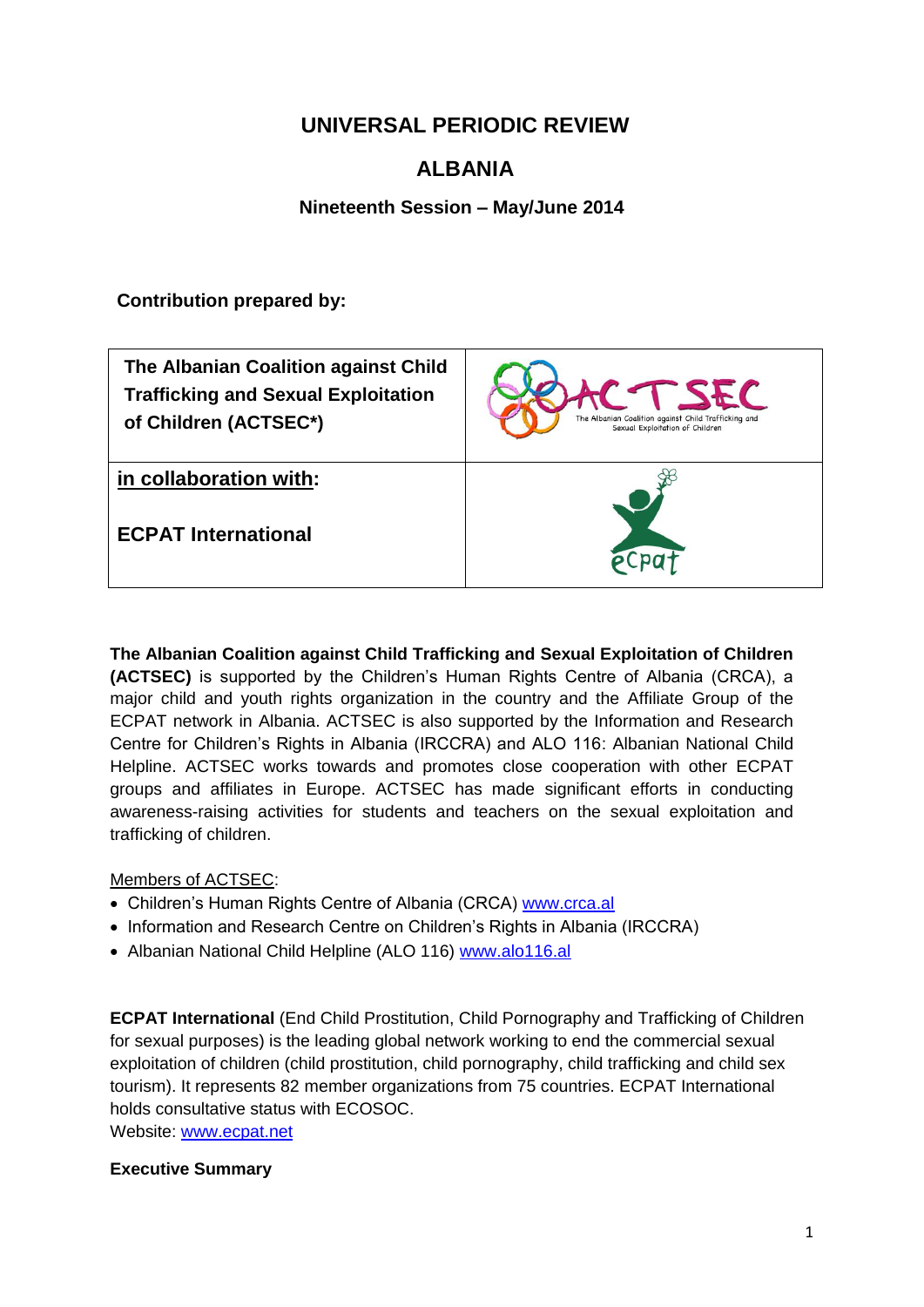This UPR submission aims to provide a review of the status of implementation of international obligations and commitments regarding the commercial sexual exploitation of children (CSEC) in Albania during the four year period 2009-2013.

Internationally, the country has ratified essential legal standards regarding CSEC, including the recently adopted Optional Protocol to the Convention on the Rights of the Child on a communications procedure. Albania has also ratified all relevant Council of Europe Conventions aimed at protecting children from trafficking and sexual exploitation.

Despite some efforts to bring the domestic legal framework in line with ratified international treaties, including the development of a strong legal framework against trafficking and a recent revision of the Criminal Code to strengthen laws against child pornography, Albania remains a country where children continue to be victims of prostitution, pornography and sexual exploitation online and international and transnational trafficking.

There remain gaps in legislation related to child prostitution, as well as a lack of effective enforcement of existing laws which results in a low level of prosecution of perpetrators. There is a lack of systematic access to justice for child victims, and limited access to rehabilitation services or compensation, which adds to the general culture of impunity on child sexual exploitation issues.

### **I. Current normative and institutional framework for the promotion and protection of human rights**

#### **1.1 Legal Framework**

## **1.1.1 International Legal Standards**

Albania ratified the *Convention on the Rights of the Child* (CRC 1989) in 1992, *the Optional Protocol on the Sale of Children, Child Prostitution and Child Pornography* (OPSC, 2000) in 2008, the *ILO Convention on the Worst Forms of Child Labour* (No. 182, 1999) in 2001. Albania also ratified the UN *Protocol to Prevent, Suppress and Punish Trafficking in Persons, especially Women and Children* (2000) in 2002 as well as the *Optional Protocol to the CRC on a communications procedure* (2013).

#### **1.1.2 Regional Legal Standards**

Albania ratified the *Council of Europe Convention on the protection of Children against Sexual Exploitation and Sexual Abuse* (2007) in 2009, the *Council of Europe Convention on Action against Trafficking in Human Beings* (2005) in 2007 as well as the *Council of Europe Convention on Cybercrime* (2001) in 2002.

#### **1.1.3 Domestic Legal Framework**

Albania recently made very significant progress with regard to the development of laws specifically defining and criminalising child pornography. Albania also has a robust legal framework to address child trafficking.

However, children involved in prostitution are not exempted from criminal responsibility. Therefore in principle they can be prosecuted for being victims of child prostitution.

#### **Recommendations**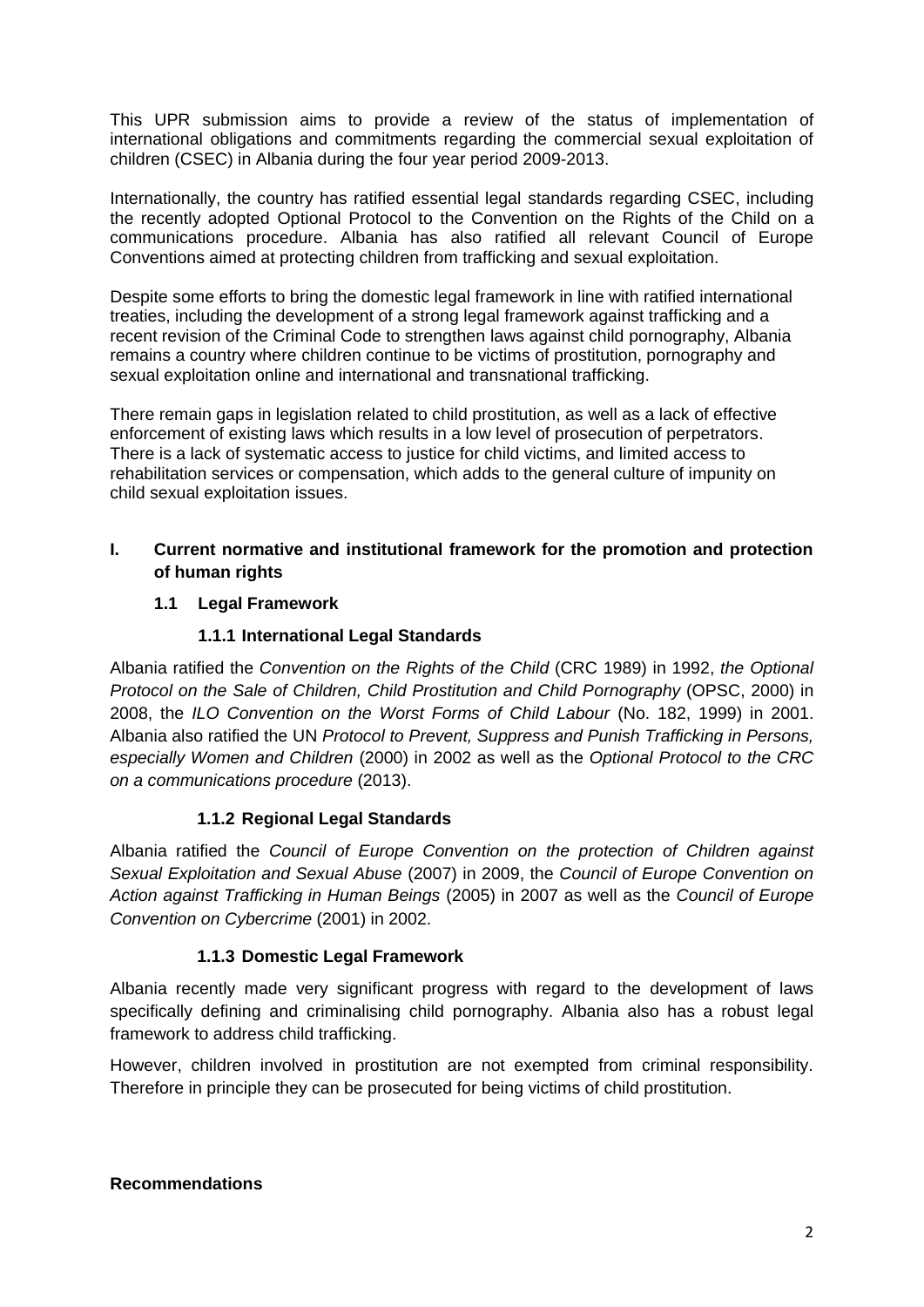- **The preparation of a Children's Code is a priority for Albania. In order to achieve such a major objective the Ministry of Justice, Ministry of Interior and the Ministry of Social Welfare and Youth should lead an open and participatory process with the final aim to protect children from any forms of exploitation and abuse.**
- **Training and enhancement of capacities of justice and law enforcement agencies on laws addressing all manifestations of commercial sexual exploitation of children should be a priority**.

### **1.1.3.1 Laws regarding Child Prostitution**

As pointed out in the Committee on the Rights of the Child's concluding observations in October 2012, conduct relating to child prostitution such as *offering, obtaining, procuring or providing a child for child prostitution* are still not criminalised by the Albanian Penal Code.

As mentioned in the Committee on the Rights of the Child's concluding observations in October 2012<sup>1</sup>, the Penal Code does not expressly exempt children involved in prostitution from criminal responsibility. Therefore, even though in practice children involved in prostitution are not prosecuted, it is still legally possible.

Children involved in prostitution are victims and should receive care, support and legal assistance instead of being prosecuted.

#### **Recommendations**

.

- **The Penal Code should expressly criminalise the following offenses:** *offering, obtaining, procuring or providing a child for child prostitution***.**
- **The penal Code should be amended to contain a specific provision which would expressly state that children victims of prostitution should not be prosecuted.**

#### **1.1.3.2 Laws regarding Child Pornography**

According to the Minister of Technology and Information, nearly 60 percent of the Albanian population uses the internet. The average age of users of social networking sites is under 24 years old, while nearly six percent of users are aged between 13 and 15. <sup>2</sup> Furthermore, according to a recent study Albanian young people spend on average three to four hours navigating online.<sup>3</sup> In addition to this increase in Internet usage throughout the country, the government has made internet available in every school throughout Albania.<sup>4</sup> However, there

 $1$  Committee on the Rights of the Child, Consideration of reports submitted by States parties under article 12, paragraph 1, of the Optional Protocol to the Convention on the Rights of the Child on the sale of children, child prostitution and child pornography. Available at: [http://www2.ohchr.org/english/bodies/crc/docs/co/CRC-C-](http://www2.ohchr.org/english/bodies/crc/docs/co/CRC-C-OPSC-ALB-CO-1_en.pdf)[OPSC-ALB-CO-1\\_en.pdf](http://www2.ohchr.org/english/bodies/crc/docs/co/CRC-C-OPSC-ALB-CO-1_en.pdf)

<sup>2</sup> [The speech of Minister of Innovation and ICT Mr. Genc Pollo "The Seminar for the Freedom of Media and](http://www.mitik.gov.al/english/index.php/fjalimet-e-ministrit/299-the-speech-of-minister-of-innovation-and-ict-mr-genc-pollo-the-seminar-for-the-freedom-of-media-and-voice-in-the-framework-of-the-european-integration-of-albania)  [Voice in the framework of the European integration of Albania",](http://www.mitik.gov.al/english/index.php/fjalimet-e-ministrit/299-the-speech-of-minister-of-innovation-and-ict-mr-genc-pollo-the-seminar-for-the-freedom-of-media-and-voice-in-the-framework-of-the-european-integration-of-albania)

[http://www.mitik.gov.al/english/index.php/fjalimet-e-ministrit/299-the-speech-of-minister-of-innovation-and-ict](http://www.mitik.gov.al/english/index.php/fjalimet-e-ministrit/299-the-speech-of-minister-of-innovation-and-ict-mr-genc-pollo-the-seminar-for-the-freedom-of-media-and-voice-in-the-framework-of-the-european-integration-of-albania)[mr-genc-pollo-the-seminar-for-the-freedom-of-media-and-voice-in-the-framework-of-the-european-integration](http://www.mitik.gov.al/english/index.php/fjalimet-e-ministrit/299-the-speech-of-minister-of-innovation-and-ict-mr-genc-pollo-the-seminar-for-the-freedom-of-media-and-voice-in-the-framework-of-the-european-integration-of-albania)[of-albania,](http://www.mitik.gov.al/english/index.php/fjalimet-e-ministrit/299-the-speech-of-minister-of-innovation-and-ict-mr-genc-pollo-the-seminar-for-the-freedom-of-media-and-voice-in-the-framework-of-the-european-integration-of-albania) 16 Jan 2013.

<sup>3</sup> Cela A., Fshazi T., Mazniku A., Kamberi G., Smaja J., *Youth in albania 2011, study,* Friedrich-Ebert-Stiftung, 22 May 2012**,** <http://www.fes-tirana.org/pages/en/publications/publications-2012.php?lang=EN> 4 <http://www.balkanweb.com/gazetav5/artikull.php?id=128036>

<http://www.kohajone.com/zarticle.php?id=61274>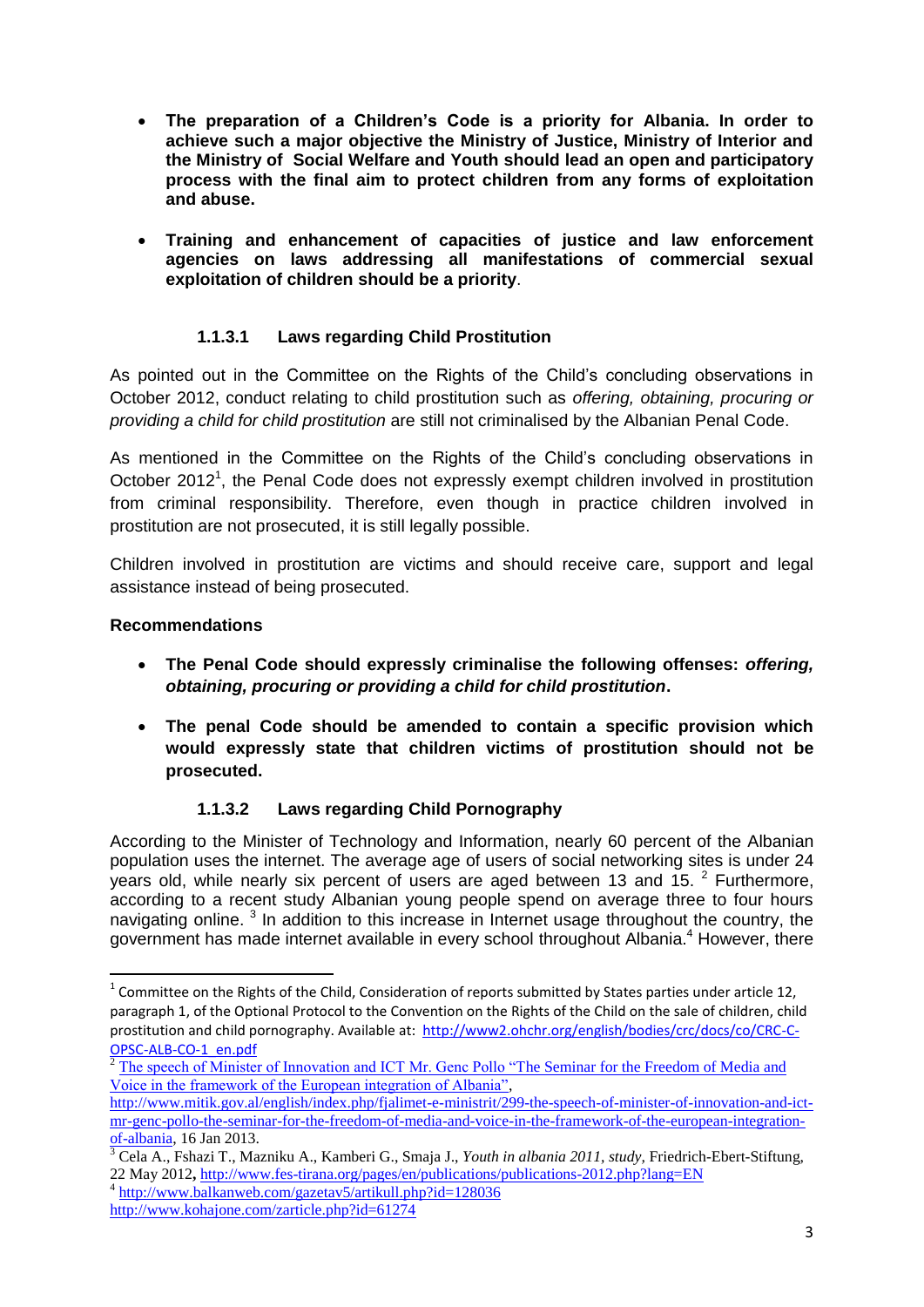are no laws that make it obligatory for Internet Service Providers to provide safe internet to children. This increases the risks of child sex abuse materials being used by offenders without any legal consequence.

The BECAN study 'Violence against children in Albania' revealed some alarming statistics related to the prevalence and incidence of pornography in young children's lives. According to the study 2.2 percent of the interviewed children had recorded or shot pornographic images in the presence of others during their life and 1.77 percent expressed that it had happened in the last year.<sup>5</sup>

In May 2013, the Criminal Code was amended $6$  in order to provide children with stronger legal protection against pornography in Albania. The legal domestic legal framework is now in full compliance with the Optional Protocol to the CRC on the sale of children, child prostitution and child pornography. However, it is not yet fully compliant with the *Council of Europe Convention on the protection of Children against Sexual Exploitation and Sexual Abuse* (Lanzarote Convention) as it does not criminalise "knowingly obtaining access, through information and communication technologies, to child pornography" (Art. 20-1(f) of the Lanzarote Convention). In addition it does not criminalise the solicitation of children for sexual purposes (grooming), as requested by Article 23 of the Lanzarote ConventionArticle 117 of the Criminal Code was amended to include the 'possession (...) of pornographic material' as a criminal offense, in addition to the 'use of a child for production of pornographic materials and its distribution or publication on the Internet or in any other form'.

Although Albania ratified the Council of Europe Convention on Cybercrime (2002), unfortunately it has not yet adopted any laws or normative acts by which ISPs are obliged by law to contribute to the prevention of publishing of child pornography materials or to blocking them automatically. This represents a big challenge which requires attention and immediate action.

#### **Recommendation**

 **Legislation must be improved in the field of the protection of children from pornographic content online. The National Regulatory Commission for Electronic Communications and ISP's should find ways to filter child sex abuse materials, and to control accessibility of adult content by minors in order to enhance digital safety and promote child safety online.** 

#### **1.1.3.3 Extraterritorial legislation**

Albanian travelling child sex offenders who escape prosecution in the country where they have sexually exploited children can be prosecuted in Albania for such crimes (Art. 6 of the Criminal Code). However, prosecution based on the extraterritorial jurisdiction of Albanian courts over commercial sexual exploitation related crimes can only take place if such crimes are also criminalised in the country where they were allegedly committed (double criminality principle). This legal requirement constitutes an obstacle to the prosecution of Albanian

<sup>&</sup>lt;sup>5</sup> 'Has filmed or shot pictures with you or with other people making sexual things?' Question 45A. Children's Questionnaire, (Prevalence; 2.2, Incidence 1.77), Cenko E., Hazizaj A., Haxhiymeri E., Çoku B., *Violence against Children in Albania. Balkan Epidemiologic Research on Child Abuse and Neglect (B.E.C.A.N)*, CRCA Albania, Tirana 2013.

 $^6$  Law No. 144/2013 'On some amendments to the Law No. 7895, date 27.01.1995 'Criminal Code of the republic of Abania' amended. (144. Ligji nr. 144/2013 "Për disa shtesa në ligjin nr. 7895,datë 27.01.1995 "Kodi Penal i Republikës së Shqipërisë", të ndryshuar; [http://www.parlament.al/web/Sesioni\\_i\\_tete\\_15184\\_1.php](http://www.parlament.al/web/Sesioni_i_tete_15184_1.php)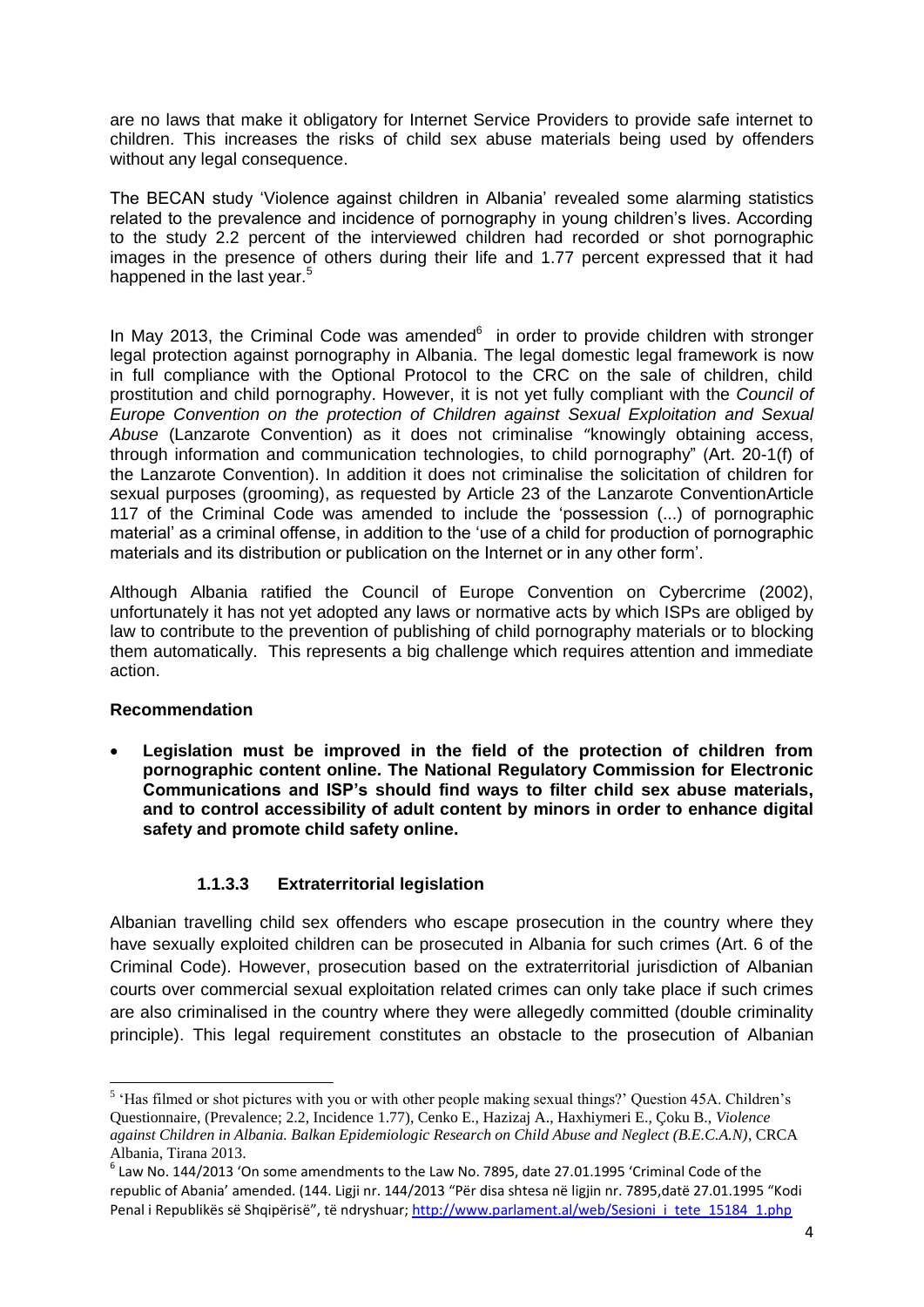travelling child sex offenders as such offenders might target countries were laws do not effectively criminalise sexual exploitation of children related offenses.

The Committee on the Rights of the Child in its Concluding observations (October 2012) encouraged Albania to ensure that extraterritorial laws could be implemented in child sexual exploitation cases without the requirement of double criminality.

#### **Recommendation**

 **In prosecuting alleged Albanian travelling child sex offenders for sexual exploitation of children related crimes committed in a foreign country, Albanian courts should exercise their extraterritorial jurisdiction over sexual crimes against children without requiring that such crimes are also criminalised in the foreign country where the alleged facts took place.**

## **1.2 Policy framework addressing commercial sexual exploitation of children**

With regard to child protection policies, the Albanian government has made significant efforts in the area of human trafficking and child trafficking by adopting in 2011 a 2011-2013 National Action Plan on the fight against Trafficking in Persons, and its supplementing document the Plan of Action on the Fight against Child Trafficking and the Protection of Child Victims of Trafficking.

According to the Council of Europe Group of Experts on Action against Trafficking in Human Beings<sup>7</sup>, this National Action Plan could be regarded as comprehensive even though it should have a greater focus on national trafficking, which is a growing phenomenon, including national trafficking of children for sexual purposes.

Albania has also developed an Action Plan for Children 2012-2015. However, this National Action Plan does not address the different manifestations of commercial sexual exploitation of children, including child prostitution, child pornography and sexual exploitation of children in travel and tourism.

#### **Recommendations**

1

- **The government of Albania should ensure that sufficient resources are allocated to the implementation of the** *Plan of Action on the Fight against Child Trafficking and the Protection of Child Victims of Trafficking*
- **The government should also ensure that specific strategies and actions against national trafficking of children for sexual purposes are established and implemented.**
- **Albania should include specific sections on preventing and combating CSEC in its Action Plan for Children 2012-2015.**
- **The government should establish a child protection system at national and local level.**
- **II. Promotion and protection of Human Rights on the ground: implementation of international human rights standards**

<sup>&</sup>lt;sup>7</sup> Council of Europe Group of Experts on Action against Trafficking in Human Beings (GRETA), Report concerning the implementation of the Council of Europe Convention on Action against Trafficking in Human Beings by Albania, December 2011.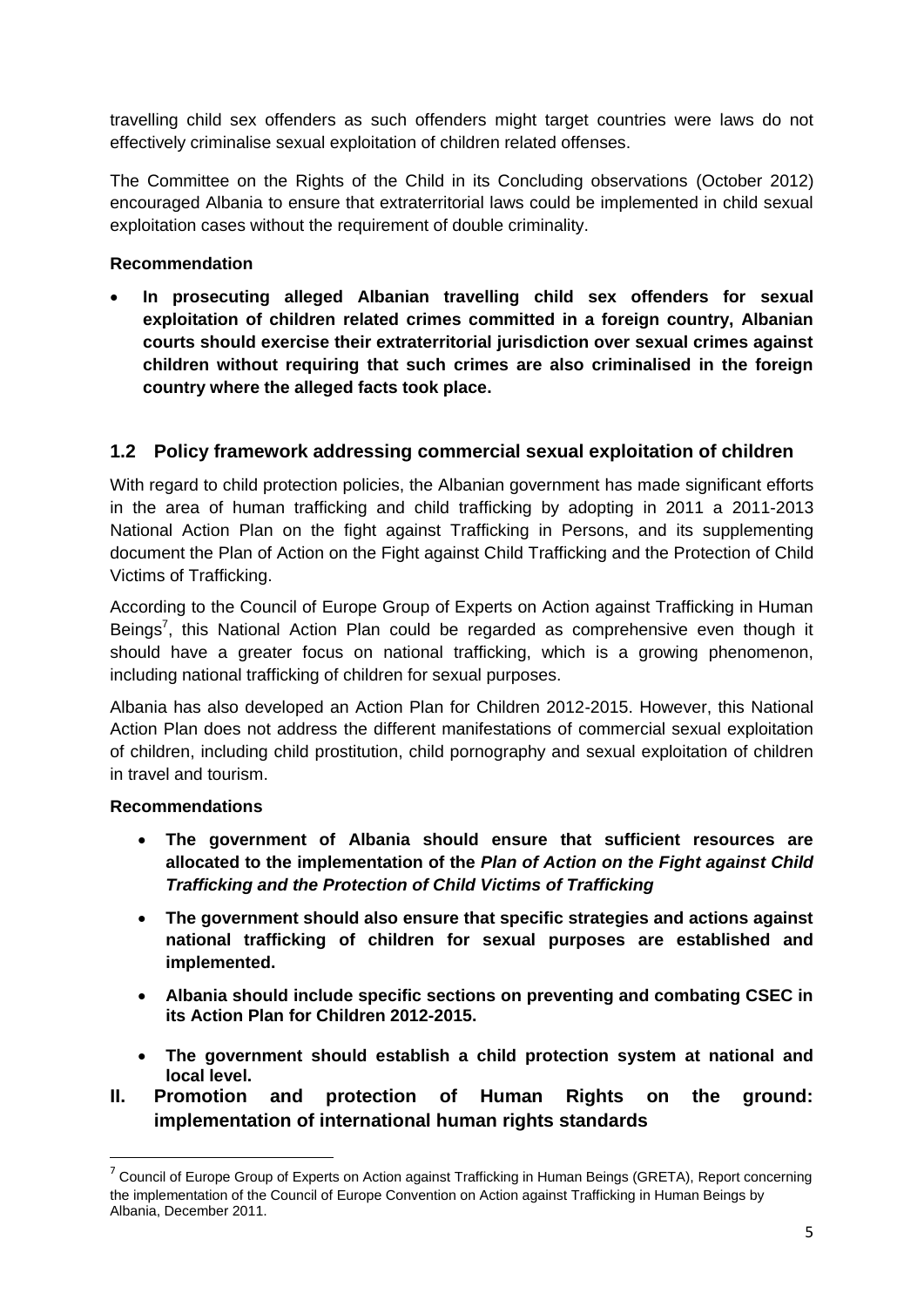### **2.1 Key areas of concern with regard to the implementation of the children's right to protection against commercial sexual exploitation on the ground**

### **2.1.1 Lack of effective implementation of the legal framework addressing trafficking**

Even though chief police inspectors and judges and prosecutors from the First Instance Court for Serious Crimes and the Public Prosecutor's office receive regular training on trafficking in persons, the level of arrests, prosecution and conviction of traffickers appears to remain quite low. For example, in 2010, the First Instance Court for Serious Crimes tried 19 cases related to THB and reached a decision on seven out of them resulting in the conviction of 11 persons<sup>8</sup>.

This could be due to a lack of awareness of law enforcement officials on domestic trafficking cases that should be prosecuted in the same way as transnational trafficking cases.

#### **Recommendation**s

- **Law enforcement officials should be provided with specific trainings on how they should address the issue of domestic trafficking in persons.**
- **The government of Albania should ensure and monitor that all cases of child trafficking are duly prosecuted, especially cases of domestic child trafficking.**

### **2.1.2 Inadequate care and support to child victims of sexual exploitation (prostitution, child pornography and sexual exploitation online)**

Victims of trafficking, including children, are entitled to receive assistance regardless of their willingness to cooperate with law enforcement. Child victims at risk of trafficking are referred to specialised organisations such as the National Reception Centre for Victims of Trafficking, funded by the government and three shelters run by NGOs. These organizations provide medical assistance, counseling, social reintegration, education and vocational training and help with finding jobs<sup>9</sup>. In 2010, 14 child victims of trafficking received care and protection services.

However, even though referral mechanisms exist to support child victims of sexual exploitation (e.g. Albania National Child Helpline - ALO 116), there are no specific institutions and social services available to accommodate and provide adequate care, protection and assistance to child victims of prostitution, pornography or sexual exploitation online.

#### **Recommendation**

1

**The government of Albania should fund national services aimed to accommodate and provide specific assistance (medical assistance and counseling to child victims of sexual exploitation (child prostitution, child pornography and sexual exploitation online) to promote their recovery and rehabilitation, including the support for the Albanian National Child Helpline (ALO 116).**

<sup>&</sup>lt;sup>8</sup> Council of Europe Group of Experts on Action against Trafficking in Human Beings (GRETA), Report concerning the implementation of the Council of Europe Convention on Action against Trafficking in Human Beings by Albania, December 2011.

<sup>&</sup>lt;sup>9</sup> Council of Europe Group of Experts on Action against Trafficking in Human Beings (GRETA), Report concerning the implementation of the Council of Europe Convention on Action against Trafficking in Human Beings by Albania, December 2011.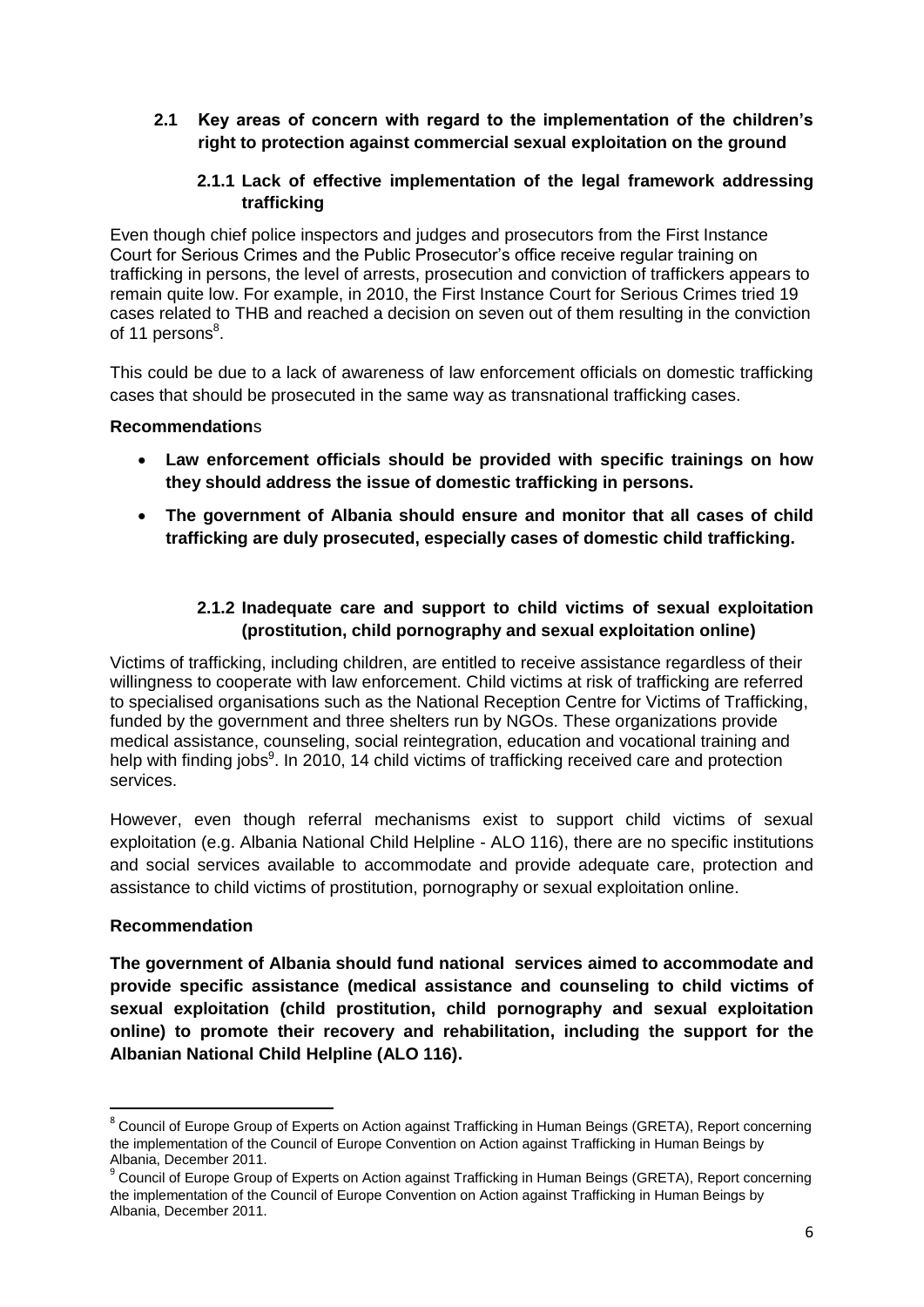#### **2.1.3 Lack of systematic access to justice and compensation for child victims**

According to Law No. 10/039 on Legal Assistance, victims of trafficking are entitled to receive free legal assistance during criminal proceedings provided by lawyers. However, in practice it appears that such legal assistance is not systematically available due to financial constraints from the government. NGOs reported that they cover financial costs for legal assistance for trafficking victims<sup>10</sup>.

Law No. 10/192 of 3 December 2009 on the Prevention of and Fight against Organised Crime and Trafficking through Preventive Measures against Assets provides with compensation for non-material damages from offenders (e.g. damages to the physical and moral integrity of a child) can be claimed by child victims in Albanian civil courts. This requires that child victims engage in a civil court case in addition to the criminal case filed against the offenders.

However, even though this case constitutes a very positive step with regard to the provision of compensation to child victims from the perpetrators, it appears that the case is isolated as no other court decision provided compensation to child victims of trafficking or sexual exploitation from the offenders.

#### **Recommendations**

- **The government of Albania should harmonise their national laws to comply with Article 8 of the OPSC.**
- **The government of Albania should prioritise the implementation of the ECOSOC Guidelines on Justice in Matters involving Child Victims and Witnesses of Crime.<sup>i</sup>**
- **The government of Albania should implement the Draft basic principles on the right to an effective remedy for trafficked personsii .**

#### **Specifically:**

1

- **The government of Albania should ensure that child victims of trafficking and sexual exploitation (child prostitution, child pornography and sexual exploitation through the use of the Internet) should systematically receive free legal assistance from the State during criminal proceedings.**
- **The government of Albania should ensure that all child victims of trafficking and/or sexual exploitation should be given access to their right to compensation from the offenders and receive adequate legal support to do so.**
- **During the criminal case, the child should be able to testify against the perpetrator through a video recording system in order to avoid any confrontation with the perpetrator which could be a source of revictimization for the child.**

<sup>&</sup>lt;sup>10</sup> Council of Europe Group of Experts on Action against Trafficking in Human Beings (GRETA), Report concerning the implementation of the Council of Europe Convention on Action against Trafficking in Human Beings by Albania, December 2011.